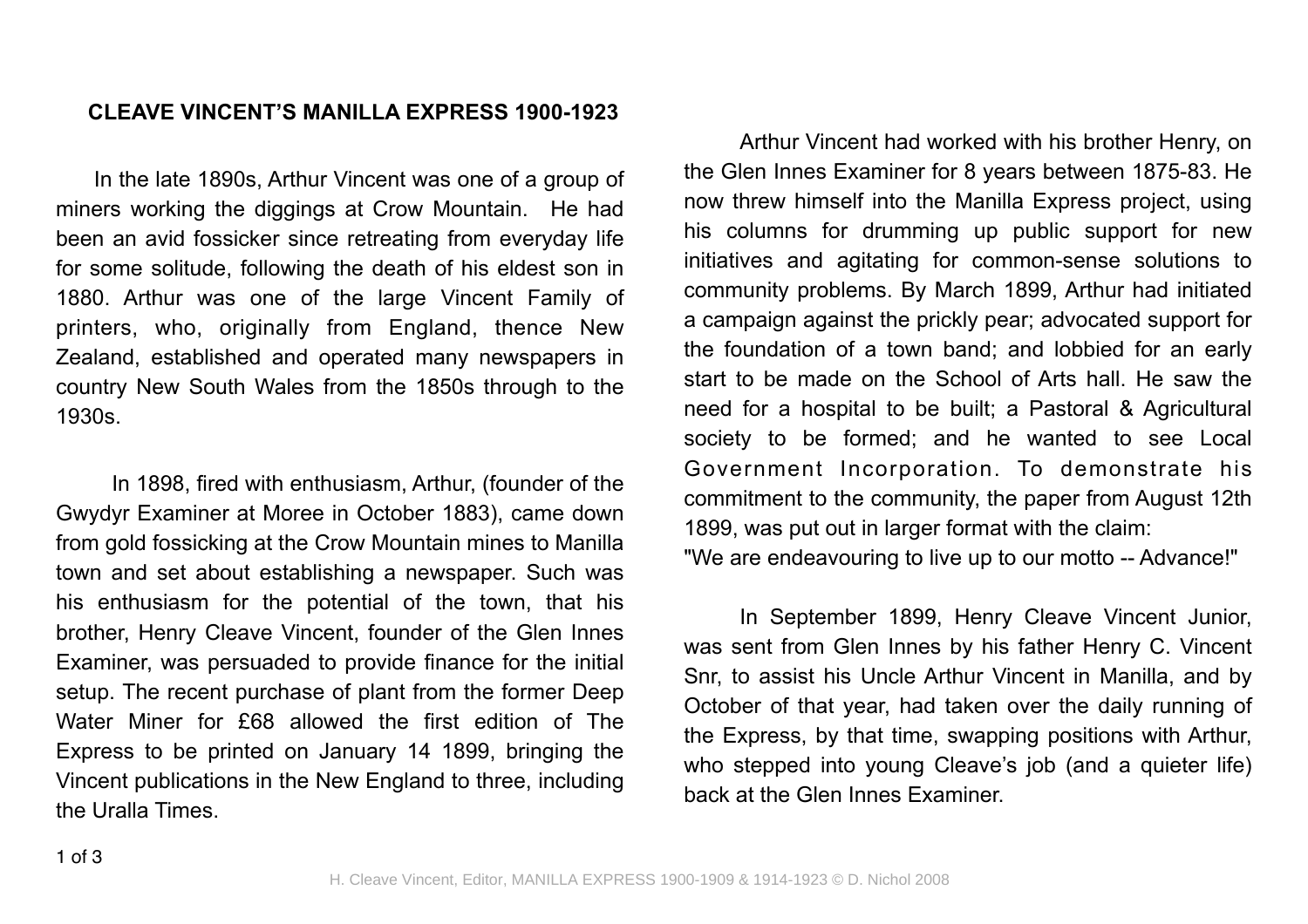In 1900 Cleave Vincent whilst working at the Southport paper where he had been employed for 8 months, married the sister of the proprietor. In 1902 Henry, who had been easing back on the daily running of the firm as his sons took on more responsibility, leased the Glen Innes Examiner to his brother



Arthur and 3 others - his sons William and Astley and to John Hutton. Cleave by 1901, having become every bit the 'practical all-round newspaper man' in the model of his father and his uncles, now gave up all his leisure hours in devotion to the Manilla Express and the progress of Manilla District. In 1902, he bought the Manilla Express from his father Henry, and took his brothers Stuart and Cecil onto the Express staff. By 1903, his brother Astley was also assisting at the Express and in 1906, the paper went to twice weekly publication.

In February 1909, the Vincent Printers established a newspaper at Deep Water and it is thought Cleave Vincent was away from Manilla in 1908, setting up that paper, whilst Cecil took up editorship of the Express. By June of 1909, Cleave had returned to Manilla with his family. His father Henry C. Vincent, had leased the Glen Innes Examiner to Mr. Powter, remaining as editor for 6 years until Powter was ready to take up the position in 1914.

Between 1908 and 1914, the Manilla express was edited by Cecil Vincent. In the meantime, Cleave Vincent had sold his interest in the Manilla Express to T.A.Wilson, partner in the Snowcloud Flour Mill, who in turn sold the business to A.R.Macleod in 1919. It is thought Cleave had been kept busy overseeing all aspects of the family firm in the years up to 1914, when he returned to Manilla to manage the Express as editor for the nine years up to 1923.

In true Vincent fashion, Henry Cleave Vincent Jnr. highlighted the need for improvement wherever he saw it, his most passionate causes being the division of land for closer settlement, and the building of the railway to Boggabri. Through his writing in the existing editions of the